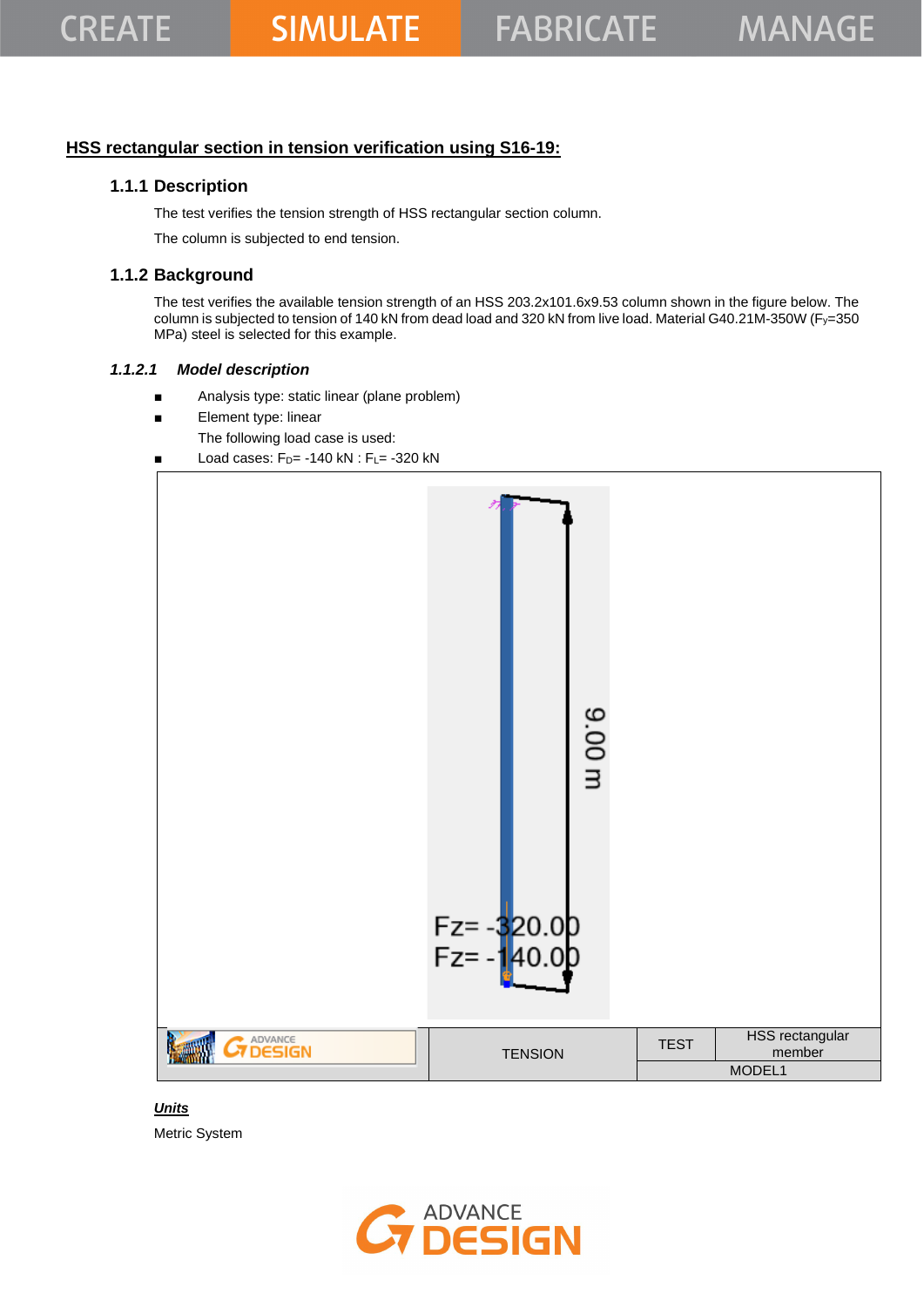### **Geometry**

■ Cross section:

| Dimensions and surface area |                         |                       | <b>Properties</b>         |                           |
|-----------------------------|-------------------------|-----------------------|---------------------------|---------------------------|
|                             | Area                    |                       | Weak Axis (Y-Y)           |                           |
|                             | A                       | 48.90 cm <sup>2</sup> | $I_{y}$                   | 2440 cm <sup>4</sup>      |
|                             | Depth                   |                       | $S_{y}$                   | $241$ cm <sup>3</sup>     |
|                             | h                       | 20.32 cm              | $Z_{y}$                   | $308$ $cm3$               |
|                             | <b>Web thickness</b>    |                       | Strong Axis (Z-Z)         |                           |
|                             | $t_w$                   | 0.95cm                | Iz                        | $816$ cm <sup>4</sup>     |
| b<br>y.                     | <b>Flange width</b>     |                       | Sz                        | 161 $cm3$                 |
|                             | b                       | 10.16cm               | z <sub>z</sub>            | 188 $cm3$                 |
|                             | <b>Flange thickness</b> |                       | Shear area                |                           |
|                             | $t_f$                   | 0.95cm                | $A_{y}$                   | 15.73 $cm2$               |
|                             | <b>Filet radius</b>     |                       | $A_z$                     | 33.27 $cm2$               |
|                             | r                       | 1.91cm                | <b>Torsional constant</b> |                           |
|                             |                         |                       | J                         | $2177.62$ cm <sup>4</sup> |
|                             |                         |                       | <b>Warping constant</b>   |                           |
|                             |                         |                       | $c_{w}$                   | 0.00 cm <sup>6</sup>      |
|                             |                         |                       |                           |                           |
|                             |                         |                       |                           |                           |
|                             |                         |                       |                           |                           |
|                             |                         |                       |                           |                           |
|                             | HSS 203x203x6.4         |                       |                           |                           |

Beam length: L =900 cm

### Materials properties

Steel G40.21M-350W is used. The following characteristics are used in relation to this material:

- $\blacksquare$  Yield strength f<sub>y</sub>=350 MPa
- Longitudinal elastic modulus: E=200000 MPa
- Shear modulus of rigidity: G=76923.1 MPa

### Boundary conditions

The boundary conditions are described below:

- Outer:
	- ► Support at  $X = 900$  cm (Restraints: TX, TY, TZ, Rx, Ry, Rz)
- Inner: None.

### **Loading**

The column is subjected to the following load combinations and actions:

- $ULS: q = 1.25 \times D + 1.5 \times L$
- $\blacksquare$  LSS: q =1 x D + 1 x L

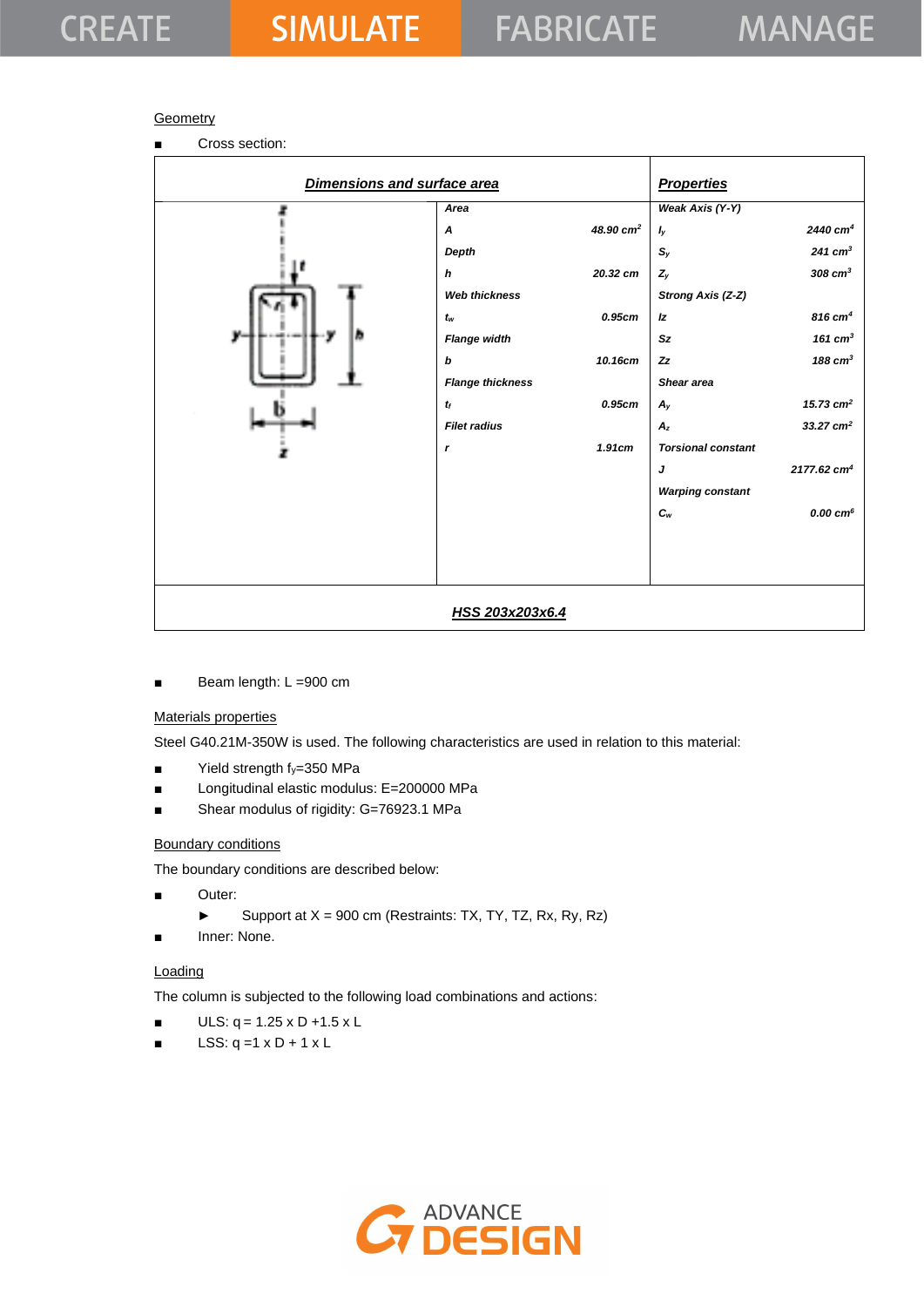## **SIMULATE**

### *1.1.2.2 Reference results in calculating*

### Reference solution

From the NBC 2015, the required tension strength for the design is:

| ULS                                       |  |
|-------------------------------------------|--|
| $ Fx  = 1.25 \times 140 + 1.5 \times 320$ |  |
| $ Fx  = 655 kN$                           |  |
|                                           |  |
|                                           |  |

The Factored tensile resistance  $T_r$  of a member subjected to axial tension is computed from the clause 13.2:

$$
T_r = \phi \times Ag \times Fy
$$

In order to verify the plasticity of the gross section with the factored load computed at ULS:

**ULS**  $\phi = 0.9$  $T_r = \phi \times Ag \times Fy = 0.9 \times 4890 \times 350$  $= 1540.3 kN$  $T_f = Fx = 655 kN < T_r = 1540.3 kN$  O.K Work ratio:  $T_f$  $\sqrt{T_r}$  = 42.52%

Since the member is under tension forces only the verification of bending resistance and combined forces is unnecessary.

**Finite elements modeling**

- Linear element: S beam,
- 6 nodes,
- 1 linear element.

### *1.1.2.3 Results comparison*

| <b>Result name</b> | <b>Result description</b>   | Reference value | AD value   | <b>Percent</b><br><b>Difference</b> |
|--------------------|-----------------------------|-----------------|------------|-------------------------------------|
| Тr                 | Factored tensile resistance | 1540.3 kN       | 1479.93 kN | 3.92%                               |
|                    | Design ratio                | 44.26%          | 42.52%     | 3.92%                               |